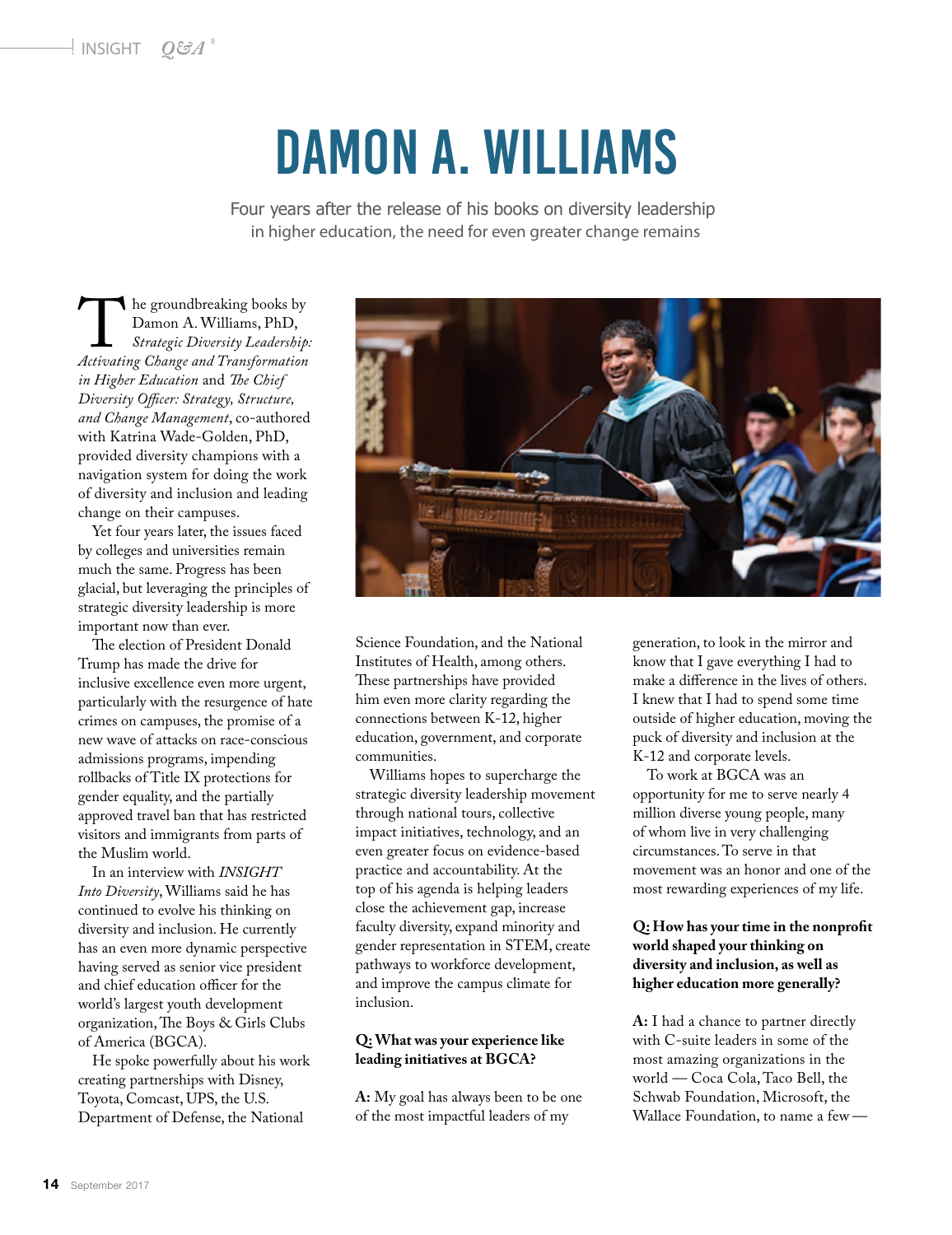and through that work, I came to appreciate several things. One is that leaders across sectors are making million-dollar bets on the next generation, hoping they'll develop the skills necessary to not only go to college, but to be prepared to lead.

I had researched corporate responsibility and diversity initiatives in the corporate and government sectors, but to partner with leaders and be in the trenches building new initiatives and serving in our community was really eye-opening and emboldening in so many ways. It made me realize that we must have an ecosystem leadership perspective where we see how all pieces work together.

Higher education leaders can no longer lead in silos. We have to understand that strategy is not about mimicking what our peers are doing; it is about understanding your competitive environment, homing in on your competitive advantages, and building dynamic partnerships that help you win at an even higher level.

With the current change in demographics in the U.S., the emergence of a global economy and new technologies, and the increasing prominence of the business case for diversity, we have to engage issues of diversity as a major strategic priority as never before.

#### **Q: After four years, what are you most proud of from your time working with youth and teens on the national level?**

**A:** I was brought in to be a senior leader on the Great Futures Campaign for Impact, and we were incredibly successful over the last five years, raising nearly \$450 million in gifts and grants to drive impact and change. What I am most proud of is that we increased teen membership after a more than 10-year decline and created the first digital youth engagement platform, My.Future, that will allow club youth around the world to engage in coding and multimedia experiences to help them overcome the digital divide.

Almost 21 million youth — many of them African American, Latino, and low-income — lack high-speed access to digital learning opportunities. They are becoming experts at using Snapchat and Instagram, but they are not capable of creating the next social media platforms that will change the world. My.Future will provide millions of young people a chance to develop their STEM skills — 24/7, 365 days a year — in an inclusive environment where they can engage in self-directed learning experiences, interact with their peers, and collaborate with one another, whether they are in Germany, Ohio, Mississippi, or California.

#### **Q: Do you think higher education has changed substantially over the past four years?**

**A:** In some instances, we are moving in the right direction. In others, we seem to be doing worse.

According to a recent Education Trust report, more



### **CLEMSON UNIVERSITY** MEN OF COLOR NATIONAL SUMMIT **ALCORDINAL SUMMIT APRIL 12-13, 2018**



# **FOR PROPOSAL**

#### OUR MISSION

The mission of the Men of Color National Summit at Clemson University is to close the achievement gap for African-American and Hispanic males, from cradle to career. The summit brings together approximately 2,000 high school and college students, business professionals, educators, government officials and community leaders from around the country.

#### SUMMIT TOPICS

- Career and professional development
- Entrepreneurship
- Masculinity/personal identity
- Retention rates, graduation and student achievement
- Social/community engagement

#### SUBMIT YOUR PROPOSAL!

The deadline for submitting a proposal is November 15, 2017. For information or to submit your proposal, visit the web address listed here. Speakers will be selected and notified by December 20, 2017.

## *clemson.edu/menofcolor*